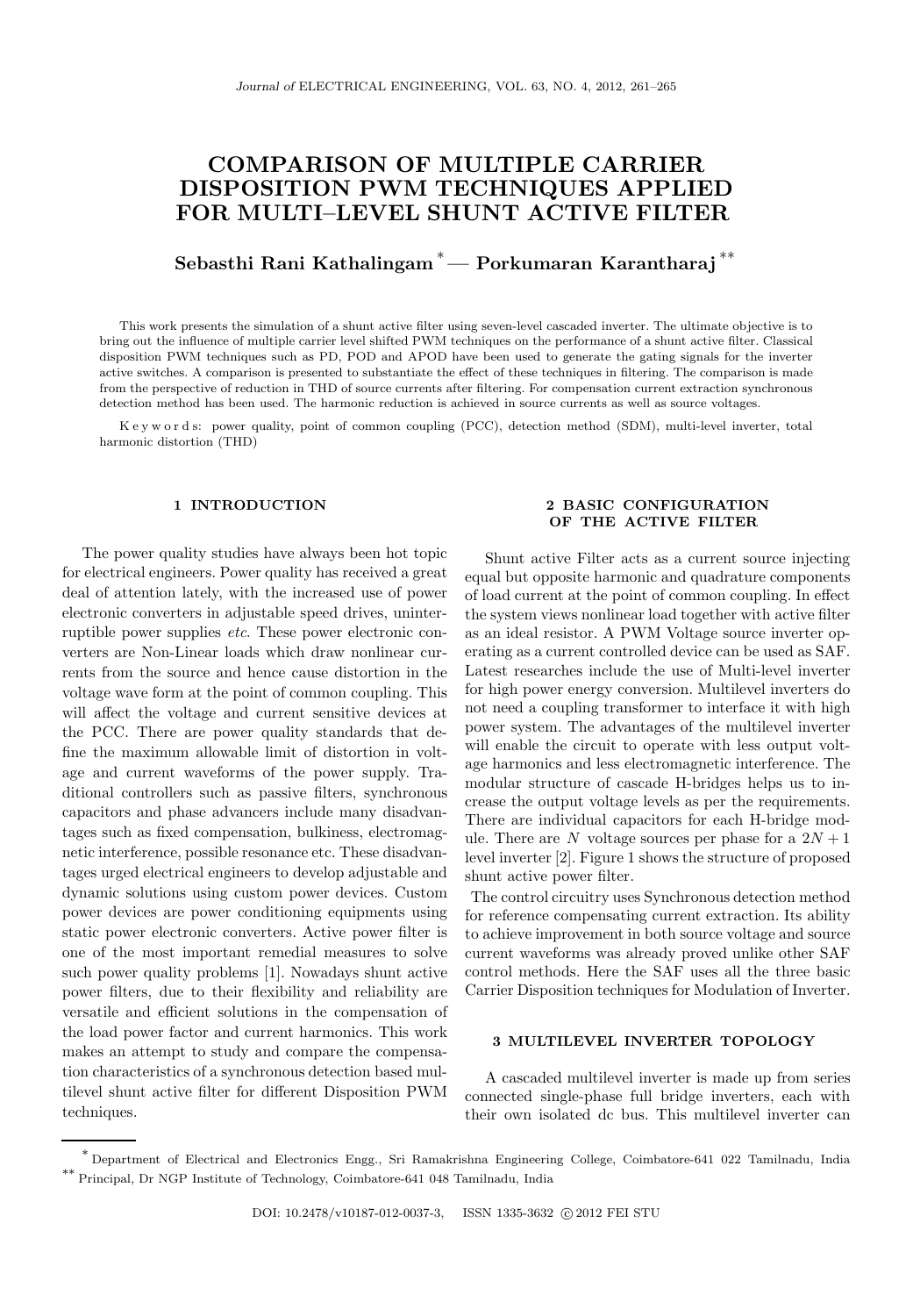

Fig. 1. Basic Configuration of the Active Filter



Fig. 2. Power circuit diagram of a cascaded seven level inverter

generate almost sinusoidal waveform voltage from several separate dc sources, which may be obtained from solar cells, fuel cells, batteries, ultra capacitors, etc. This type of converter does not need any transformer or clamping diodes or flying capacitors. Each level can generate three different voltage outputs  $+Vdc$ , 0 and  $-Vdc$  by connecting the dc sources to the ac output side by different combinations of the four switches. The output voltage of an M-level inverter is the sum of all of the individual inverter outputs. Each of the H-bridges active devices switches only at the fundamental frequency, and each Hbridge unit generates a quasi-square waveform by phaseshifting its positive and negative phase legs switching timings. Further, each switching device always conducts for 180◦ (or 1/2 cycle) regardless of the pulse width of the quasi-square wave so that this switching method results

in equalizing the current stress in each active device. This topology of inverter is suitable for high voltage and high power inversion because of its ability to synthesize waveforms with better harmonic spectrum and low switching frequency. Figure 2 shows the power circuit of a 7 level cascaded inverter composed of three full bridge inverters connected in series on each phase.

Considering the simplicity of the circuit and advantages, Cascaded H-bridge topology is chosen for the presented work. A multilevel inverter has four main advantages over the conventional bipolar inverter [2, 3]. First, the voltage stress on each switch is decreased due to series connection of the switches. Therefore, the rated voltage and consequently the total power of the inverter could be safely increased. Second, the rate of change of voltage  $(dV/dt)$  is decreased due to the lower voltage swing of each switching cycle. Third, harmonic distortion is reduced due to more output levels. Fourth, lower acoustic noise and electromagnetic interference (EMI) is obtained.

#### 4 COMPENSATING CURRENT CALCULATION

The compensating currents are calculated here using a simple algorithm called Synchronous Detection. In synchronous detection method (SDM), the average real power consumed by the load with respect to the three phases gives the desired mains currents, assuming them to be balanced and in-phase with the supply voltages after compensation. The reference compensation signals are then derived as the difference between the load currents and the desired mains currents [7, 8]. The compensating currents are calculated taking into account the magnitudes of per phase voltages. SDM method is basically used for the determination of amplitude of the source currents. In this algorithm, the three-phase mains currents are assumed to be balanced after compensation [9]. The real power  $P(t)$  consumed by the load could be calculated from the instantaneous voltages and load currents as

$$
P(t) = [V_{sa}(t) V_{sb}(t) V_{sc}(t)] [I_{la}(t) I_{lb}(t) I_{lc}(t)]^{\top},
$$
\n(1)

where  $V_{sa}(t)$ ,  $V_{sb}(t)$ ,  $V_{sc}(t)$  are the instantaneous values of supply voltages and  $I_{la}(t)$ ,  $I_{lb}(t)$ ,  $I_{lc}(t)$  are the instantaneous values of load currents. The average value  $P_{dc}$  is determined by applying  $P(t)$  to a low pass filter. The real power is then split into the three phases

$$
P_a = \frac{P_{dc}V_{arms}}{V_{arms} + V_{brms} + V_{crms}},\tag{2}
$$

$$
P_b = \frac{P_{dc}V_{brms}}{V_{arms} + V_{brms} + V_{crms}},\tag{3}
$$

$$
P_c = \frac{P_{dc}V_{crms}}{V_{arms} + V_{brms} + V_{crms}}.\tag{4}
$$

For purely sinusoidal balanced voltages,

$$
P_a = P_b = P_c = \frac{P_{dc}}{3}.
$$
 (5)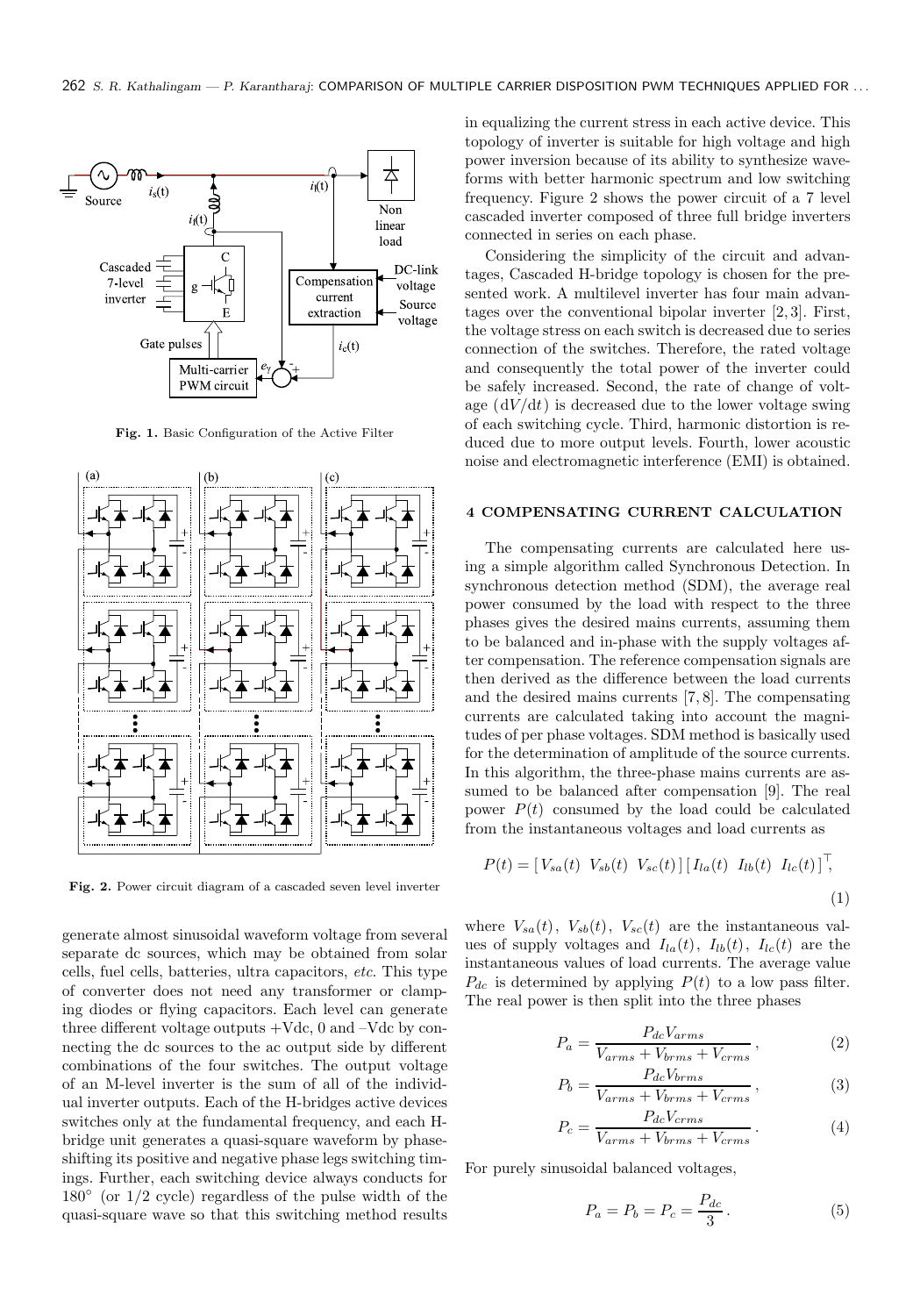

Fig. 3. Illustration of PD Method with Level shifted carrier signals of frequency 1 KHz, and sinusoidal Modulating signal of frequency 50 Hz



Fig. 5. Illustration of APOD Method with Level shifted carrier signals of frequency 1 KHz, and sinusoidal Modulating signal of frequency 50 Hz

Table 1. Simulation parameters

| Sending end voltage (line to neutral) $415 \text{ v} \, \text{(rms)}$ |                                         |
|-----------------------------------------------------------------------|-----------------------------------------|
| System frequency                                                      | $50$ Hz                                 |
| Value of filter inductor                                              | 5mH                                     |
| Load impedance                                                        | $R=35\,\Omega$ ,<br>$L = 15 \text{ mH}$ |
| Carrier frequency for PWM circuit                                     | $10 \mathrm{KHz}$                       |
| Value of dc-link capacitor                                            | $2400 \,\mathrm{\mu F}$                 |

With the objective of achieving Unity Power Factor (UPF), the desired mains currents are obtained by equations  $(6)$ ,  $(7)$  and  $(8)$ .

$$
I_{sa} = \frac{2V_{sa}(t)P_a}{V_{arms}^2},\tag{6}
$$

$$
I_{sb} = \frac{2V_{sb}(t)P_b}{V_{brms}^2} \,, \tag{7}
$$

$$
I_{sc} = \frac{2V_{sc}(t)P_c}{V_{crms}^2},\tag{8}
$$

where  $V_{arms}$ ,  $V_{brms}$ ,  $V_{crms}$  are the amplitudes of the supply voltages. The compensation currents are calcu-



Fig. 4. Illustration of POD Method with Level shifted carrier signals of frequency 1 KHz, and sinusoidal Modulating signal of frequency 50 Hz

lated using equations  $(6)$ ,  $(7)$  and  $(8)$ .

$$
I_{ca}(t) = I_{sa}(t) - I_{la}(t), \qquad (9)
$$

$$
I_{cb}(t) = I_{sb}(t) - I_{lb}(t) , \t\t(10)
$$

$$
I_{cc}(t) = I_{sc}(t) - I_{lc}(t).
$$
 (11)

## 5 MULTIPLE CARRIER DISPOSITION PWM

Carrier based disposition PWM methods were first proposed by Carrara et al [3]. Previous works on PWM techniques shows that disposition technique for diode clamped and PSCPWM for cascaded inverters give rise to same harmonic profile for the same number of total switch transitions [4]. Hence these techniques can be efficiently applied for Diode Clamped and Cascaded Multilevel Inverters. The main classification of carrier based PWM techniques are Phase shifted carrier PWM and Carrier disposition PWM. Most of the carrier based PWM techniques have been derived from the classical carrier disposition strategies. The phases of carrier signals are rearranged to produce three main disposition techniques known as PD, POD and APOD. Carrier Disposition method arrange  $N-1$  carrier waveforms of same amplitude and frequency in continuous bands to fully occupy the linear modulation range of the inverter. The reference or modulating wave is positioned at the centre of the carrier set, and continuously compared with the carriers. Whenever the magnitude of reference wave is greater than a carrier wave, positive going switching pulse is obtained. When the reference goes above all the carriers maximum output is obtained. As the reference falls below each carrier the corresponding levels in the inverter output gets reduced. Carrier arrangements and corresponding switching patterns generated by seven-level Disposition PWM are illustrated in Figs. 3–5.

## 5.1 Phase disposition technique

In phase disposition method (Fig. 3) all the carriers have the same frequency and amplitude. Moreover all the  $N-1$  carriers are in phase with each other. They differ only in DC offset.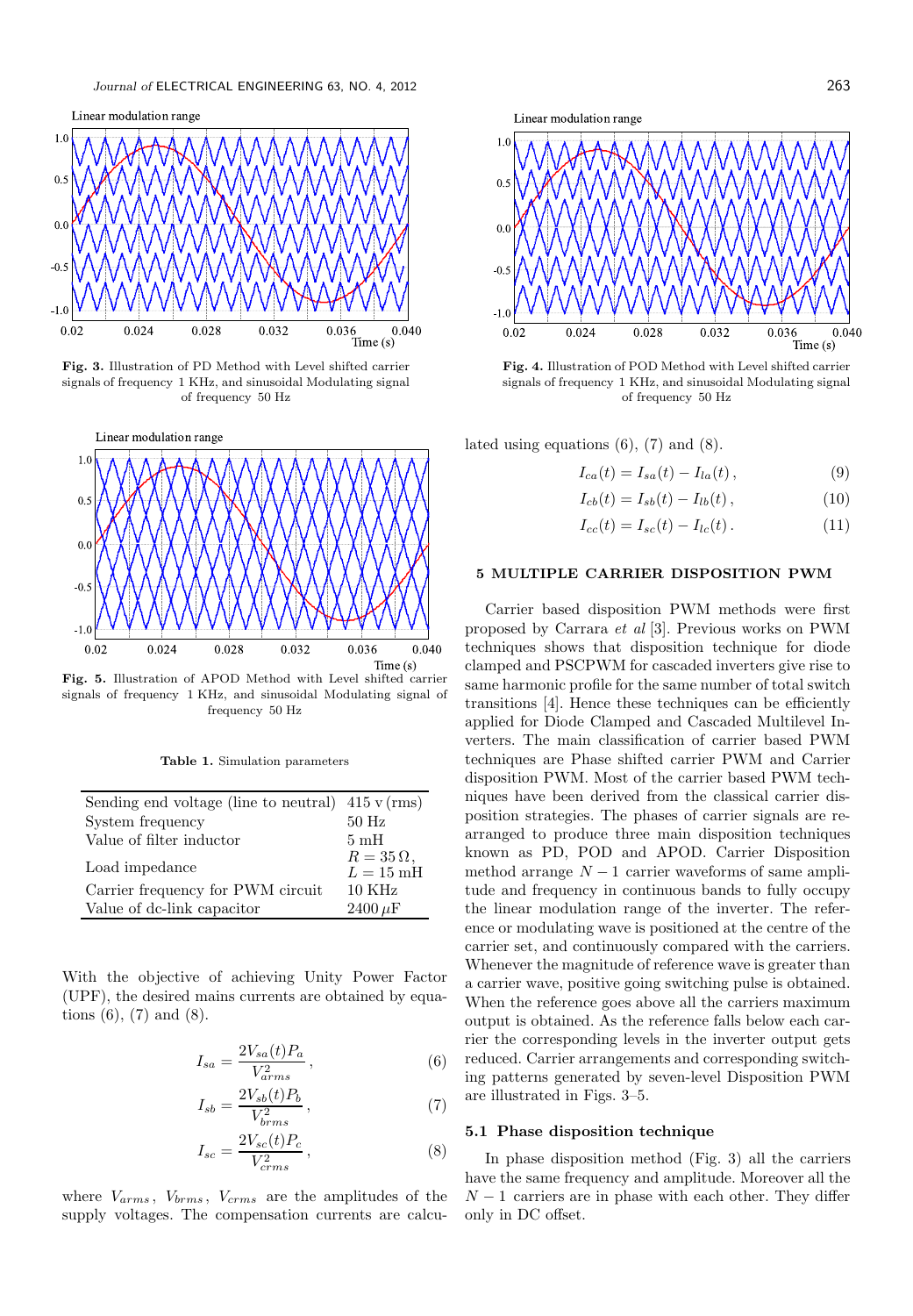|                                                                                                                                          | PD PWM       |                                                       | POD PWM      |       | APOD PWM |  |     |  |              |
|------------------------------------------------------------------------------------------------------------------------------------------|--------------|-------------------------------------------------------|--------------|-------|----------|--|-----|--|--------------|
|                                                                                                                                          | Phase        |                                                       |              |       |          |  |     |  |              |
|                                                                                                                                          | $\mathbf{a}$ | <sub>b</sub>                                          | $\mathbf{c}$ | a b c |          |  | a b |  | $\mathbf{c}$ |
| Magnitude of source voltage (V)                                                                                                          |              | 319.6 319.8 319.7 319.5 319.7 319.7 319.8 319.9 319.9 |              |       |          |  |     |  |              |
| THD of source voltage (% of fundamental) $(0.21 \quad 0.21 \quad 0.22 \quad 0.22 \quad 0.22 \quad 0.21 \quad 0.21 \quad 0.20 \quad 0.19$ |              |                                                       |              |       |          |  |     |  |              |
| Magnitude of source current (A)                                                                                                          |              | 26.47 26.21 26.3 26.54 26.29 26.34 26.17 26.01 25.98  |              |       |          |  |     |  |              |
| THD of source current (% of fundamental) 3.56 3.47 3.72 3.66 3.67 3.53 3.44 3.31 3.19                                                    |              |                                                       |              |       |          |  |     |  |              |

Table 2. Simulation results

#### 5.2 Phase opposition disposition technique

Here carriers above the zero reference point are out of phase with those below zero reference point by 180◦ (Fig. 4). Frequency and amplitude of carrier waves are the same but they differ in DC offset.

## 5.3 Alternate phase opposition disposition technique

In APOD Method (Fig. 5) all the carriers have the same amplitude, frequency and different DC offset. Each carrier is phase shifted by 180◦ from the adjacent carrier.

## 6 SIMULATION

The system considered for simulation is a three phase balanced source of 415 V. A seven-level shunt active filter has been constructed and simulated in MATLAB/ SIMULINK environment. Table-1 shows the parameters used for simulation.

A diode rectifier feeding an  $R-L$  load acts as nonlinearload. Three phase source voltages and load currents are measured at the point of common coupling and fed to the synchronous detection circuitry. It gives the necessary compensating currents. These currents are continuously compared with the filter currents for proper tracking. The error signals thus produced are fed to the level shifted PWM Circuitry. Simulation is done for PD, POD and APOD Modulation techniques. Table 2 shows the simulation results of seven-level cascaded shunt active filter for all the three level-shifted PWM techniques. A comparison of the simulation results reveals that there is not much variation in the results when PD and POD methods are used. There is no significant difference between average value of percentage THDs of source current in all the three phases for PD and POD methods. Though, PD method shows slightly better result than POD. Significant reduction in THD of source currents is found for APOD PWM technique. It gives far better results than the other two methods.

Figures 6, 7(a) and 7(b) show simulated waveforms of the filter. There is noticeable reduction of source voltage harmonics after compensation. It is clearly inferred from the wave forms that power factor is also compensated approximately to unity. APOD modulation Technique optimizes the source current THD from an uncompensated value of 26 % (of fundamental component) to 3.19 % compared to other Disposition techniques.



Fig. 6. Simulation results of the Shunt Active Filter after compensation using PD PWM Method (i) Source voltage (ii) Load current (iii) Reference compensation current (iv) Actual filter current (v) Source current

#### 7 CONCLUSIONS

From the MATLAB/SIMULINK based simulation of the Multilevel Shunt Active Filter, results were obtained for all the three classical carrier disposition PWM techniques. Comparison of outputs gives the idea that results are optimized for APOD PWM Method. In addition it has been observed that the Disposition techniques can be successfully used for Cascaded inverters with same efficiency as that of Diode clamped Inverters. Harmonic polluted system is found to be well responding to proposed active filter. THD of the source current meets the IEEE 519 standards after compensation.